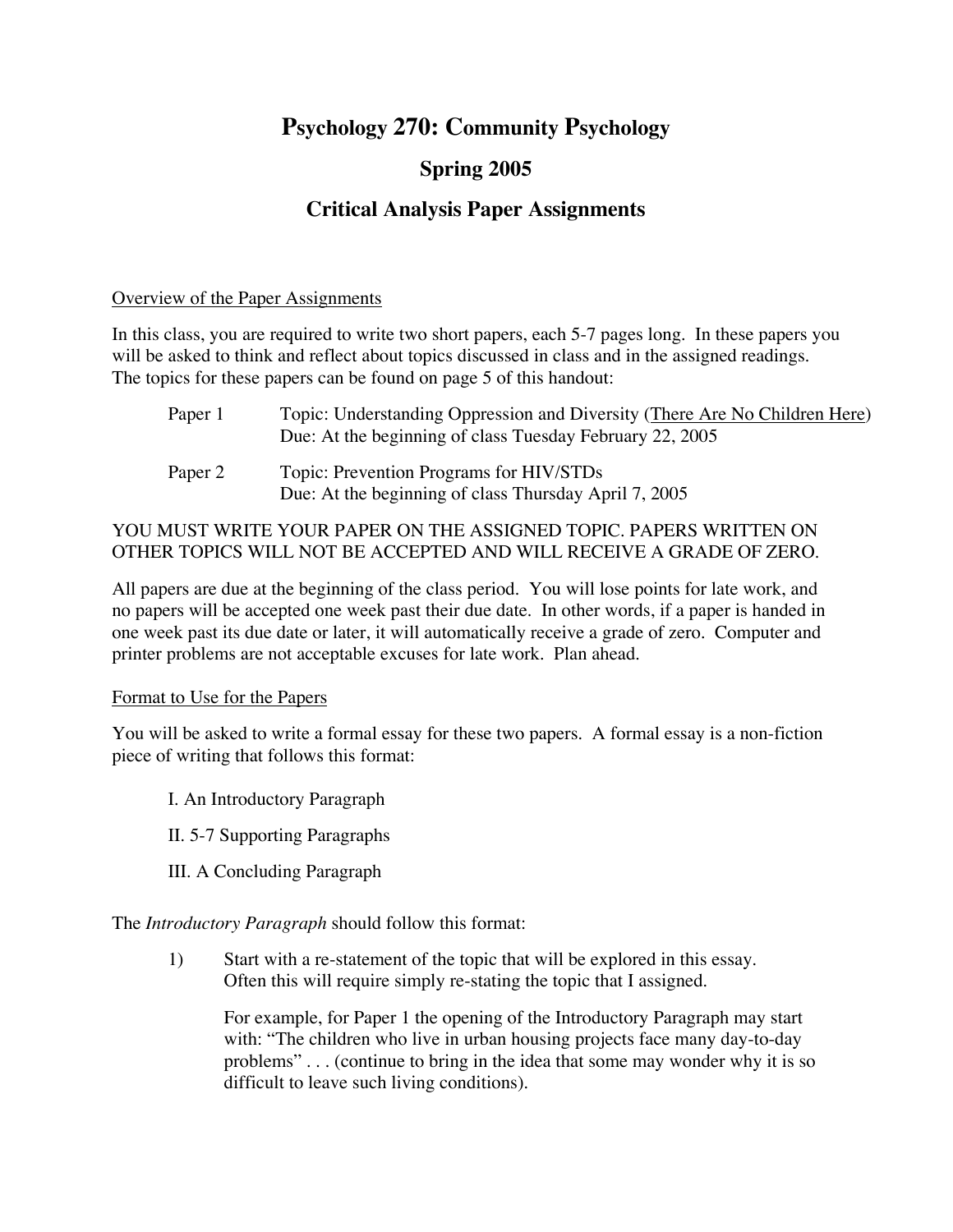2) Once you have set the stage for your reader by introducing the topic, you will finish the Introductory Paragraph with your paper's thesis—your statement about what will be argued, what will be covered, what will be discussed in your paper. Your thesis should state specifically what will be examined in your paper.

#### The *5-7 Supporting Paragraphs* should follow this format:

1) Every Supporting Paragraph should describe one and only one key point that was mentioned in the thesis of the Introductory paragraph. In other words, in your thesis, you will outline what is to be covered in the paper; then, in the supporting paragraphs you will devote one paragraph to each of the main points listed in the thesis. Don't mix multiple topics in the same paragraph; one topic, one paragraph.

For example, for Paper 1, I would have one supporting paragraph for each level of analysis to be discussed: one paragraph for individual-level reasons, one-to-two paragraphs for microsystems (note—there are many different kinds of microsystems [e.g., family, friends], so it may take more than one paragraph to cover the microsystem level), one paragraph for the organizational/localities level (note—it is ok to combine these levels), and one paragraph for the macrosystems.

- 2) Start each Supporting Paragraph with a Topic Sentence. A Topic Sentence gives the reader an overview of what will be discussed in that paragraph. It is not necessary to write something like: "This paragraph will discuss the individuallevel analysis reasons for why LaJoe stays in housing projects." Good writing is more subtle. Instead, consider something like this as a model for your topic sentence: "There are many reasons why people may not be able to move out of conditions of poverty and violence, one of which may be their individual resources and characteristics."
- 3) After your Topic Sentence, develop your ideas in several more sentences. Explain your ideas and provide sufficient evidence to support your argument. You must justify what you argue—back up what you say with evidence. Examples are often helpful to illustrate points to your reader. If you will be using an example to make a point, it is typical in formal essay writing to note that by writing "for example . . ." or "for instance . . ."
- 4) Wrap-up each Supporting Paragraph with a Concluding Sentence. The Concluding Sentence should highlight the key points made in the paragraph.

The *Conclusion Paragraph* should follow this format:

1) Start with a re-statement of the topic that was explored in this essay. Often this will require simply re-stating the topic that I assigned. This will be similar to, but not the same as, the start of your Introductory Paragraph. The goal of the first few sentences of the Conclusion is to restate the Introductory Paragraph.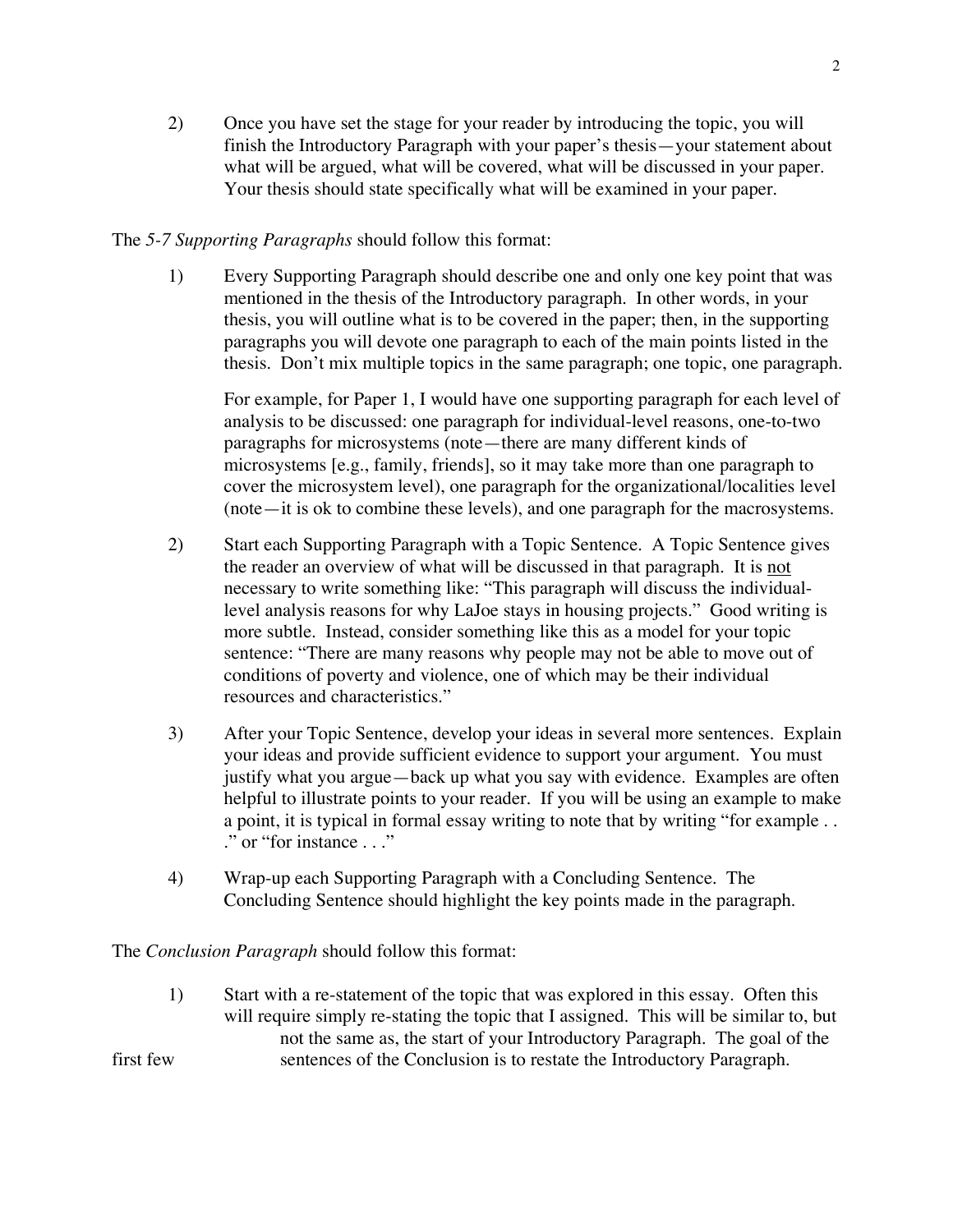- 2) Then provide a summary of the key points of your essay. It is often helpful to refer to the Topic Sentences of each Supporting Paragraph to write this section.
- 3) Finish the paper with a closing sentence. This is your final chance to communicate with your reader—what is the final thought you want to leave him/her with? To write the closing sentence, it is often helpful to think about what the most important thing you want your reader to take away from your

essay.

### Paper Length, Font, and Other Layout Issues

Each paper must be at least five pages long, and no longer than 7 pages. By "at least five pages long" I mean that the text should extend to the **bottom of the fifth page**—this is the *minimum* length. It will take at least this much space to fully develop your ideas. We want you to practice how to write concisely, so keep your thoughts within seven full pages.

All papers must be typed. You must use a 12-point font. Fonts larger or smaller than 12 will not be accepted (i.e., will be given a grade of zero). You should have one inch margins on all pages (one inch top, bottom, right, and left). Papers with margins larger or smaller than one inch will not be accepted (i.e., will be given a grade of zero). The typing on all pages should be double-spaced. Papers that are more than double-spaced (e.g., triple-spaced) or less than double-spaced (e.g., single-spaced or space-and-a-half) will not be accepted (i.e., they will be given a grade of zero).

Include a title page with the following information: the title of your essay, your name and MSU ID number, the name of this class (Psychology 270: Community Psychology), my name (Dr. Campbell), and the date.

Number all pages consecutively from the first page of text (i.e., do NOT number the title page, and the title page does NOT count toward your five page minimum).

### A Note About APA Format

Some of you may be familiar with APA Format, which is a set of guidelines for written papers developed by the American Psychological Association. In this class, the focus will be on writing good, solid essays, so it is not necessary to follow APA format. It is not necessary to provide citations or references. Instead, you should follow the format guidelines discussed previously and focus on developing a solid, well-written essay.

### Comments About Writing Style

You will be graded not only for the content of your papers, but also your ability to write clearly and correctly. Two excellent resources for strengthening writing skills are:

The Elements of Style (3rd edition) (1979) by William Strunk & E.B. White. New York: Macmillan.

Revising Prose (3rd edition) (1992) by Richard A. Lanham. New York: Macmillan.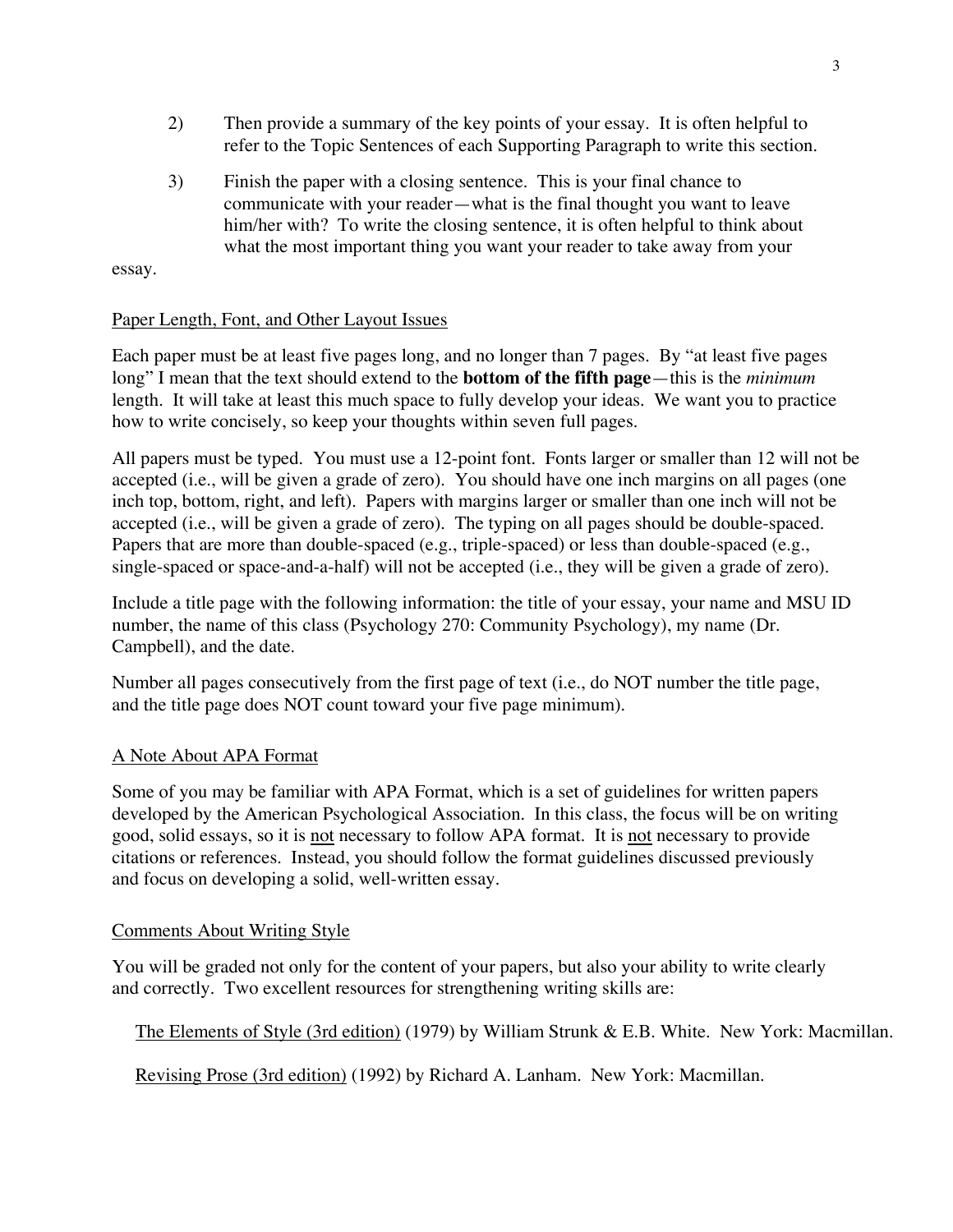## Grading the Papers

The papers will be graded by the Teaching Assistants with input and final review by the professor (Dr. Campbell). We will be using a standardized scoring sheet to grade each paper (see below). If you have any questions about the scoring, please see the Teaching Assistant who graded your paper, then Dr. Campbell if you have further questions.

| <b>STUDENT NAME</b>                                                      |                                       |
|--------------------------------------------------------------------------|---------------------------------------|
| NAME OF SCORER                                                           |                                       |
| <b>CONTENT</b>                                                           |                                       |
| <b>Introductory Paragraph</b>                                            | Maximum 10 pts.                       |
| • Statement of the topic                                                 | $\frac{1}{\sqrt{5}}$ (5 pts.)         |
| • Clear Thesis                                                           | $\frac{1}{1}$ (5 pts.)                |
| <b>Supporting Paragraphs</b>                                             | Maximum 20 pts.                       |
| • Clear Topic Sentences                                                  | $\frac{1}{2}$ (4 pts.)                |
| • Sufficient evidence presented in supporting paragraphs _____ (8 pts.)  |                                       |
| • Accurate information presented in supporting paragraphs _____ (8 pts.) |                                       |
| <b>Conclusion Paragraph</b>                                              | Maximum 10 pts.                       |
| • Re-statement of topic                                                  | $\frac{1}{2}$ (5 pts.)                |
| • Summarized key points of paper                                         | $\frac{1}{\sqrt{5}}$ (5 pts.)         |
| ADDITIONAL CONSIDERATIONS                                                |                                       |
| Writing quality and clarity                                              | $\frac{1}{\sqrt{5}}$ (5 pts.)         |
| Organization of paper                                                    | $\frac{1}{\sqrt{5}}$ (5 pts.)         |
| Failure to adhere to page length guidelines                              | $\frac{1}{2}$ (-5 pts.)               |
| Lateness                                                                 | $\frac{1}{2}$ (-2 pts. per day)       |
|                                                                          | <b>TOTAL POINTS</b><br>$(50$ maximum) |

### **Psychology 270 - SCORING SHEET FOR PAPERS**